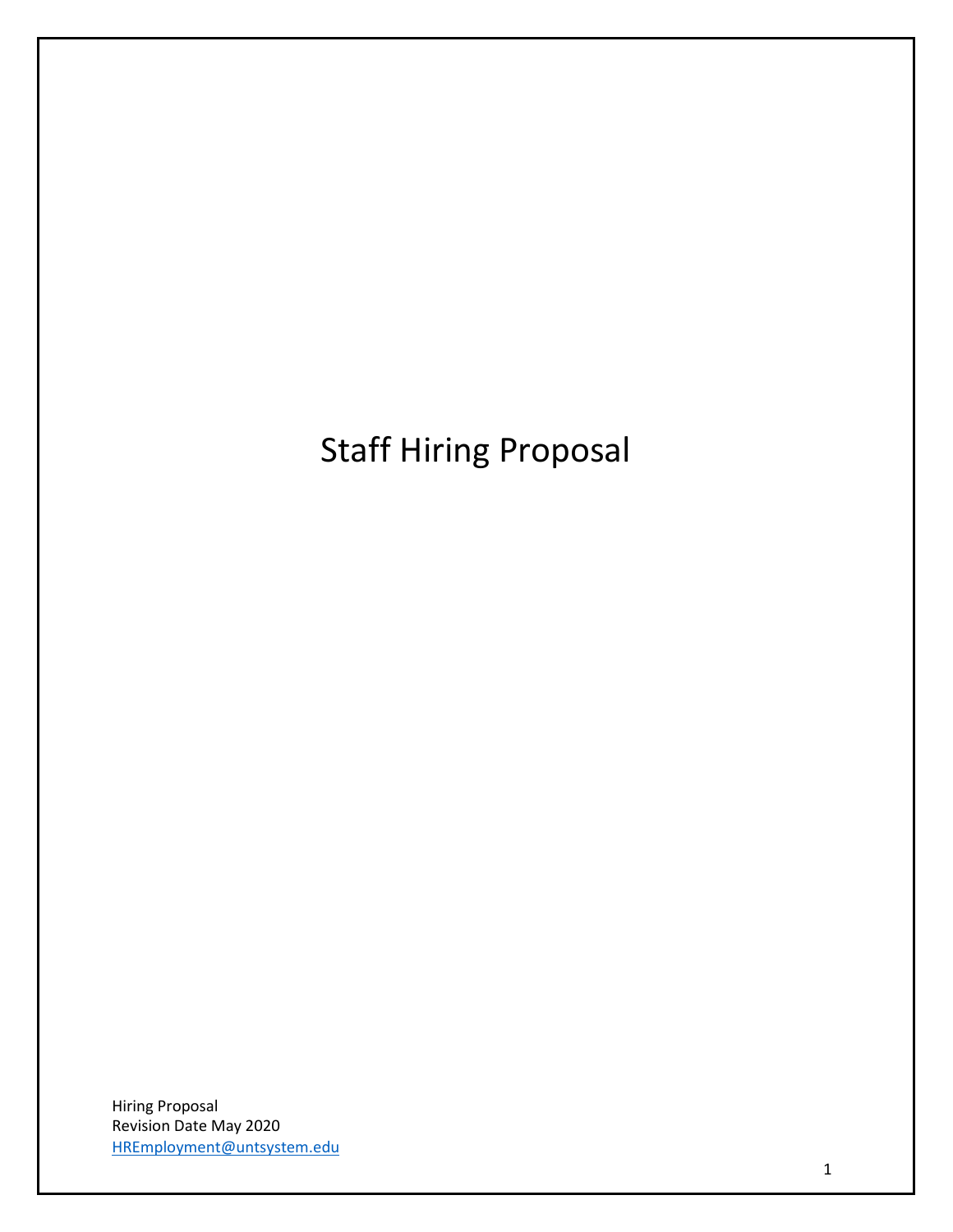### Finding the Applicant

Access [the PeopleAdmin system v](https://jobs.untsystem.edu/)i[a my.untsystem.edu, c](https://portal.unt.edu/psp/ps/EMPLOYEE/EMPL/h/?tab=SYPA_GUEST)lick the link to the PeopleAdmin system and log in using your EUID and password.

### Module View and User Role

You will need to check your system view in the top left hand corner, it should say **Applicant Tracking System.** If it says anything else, you can change this by clicking the three dots in the corner and then making a selection.



You will also need to ensure that you are logged in under the correct user group. To check your user group, look at the top right hand corner of the screen and you will see the user group drop down menu.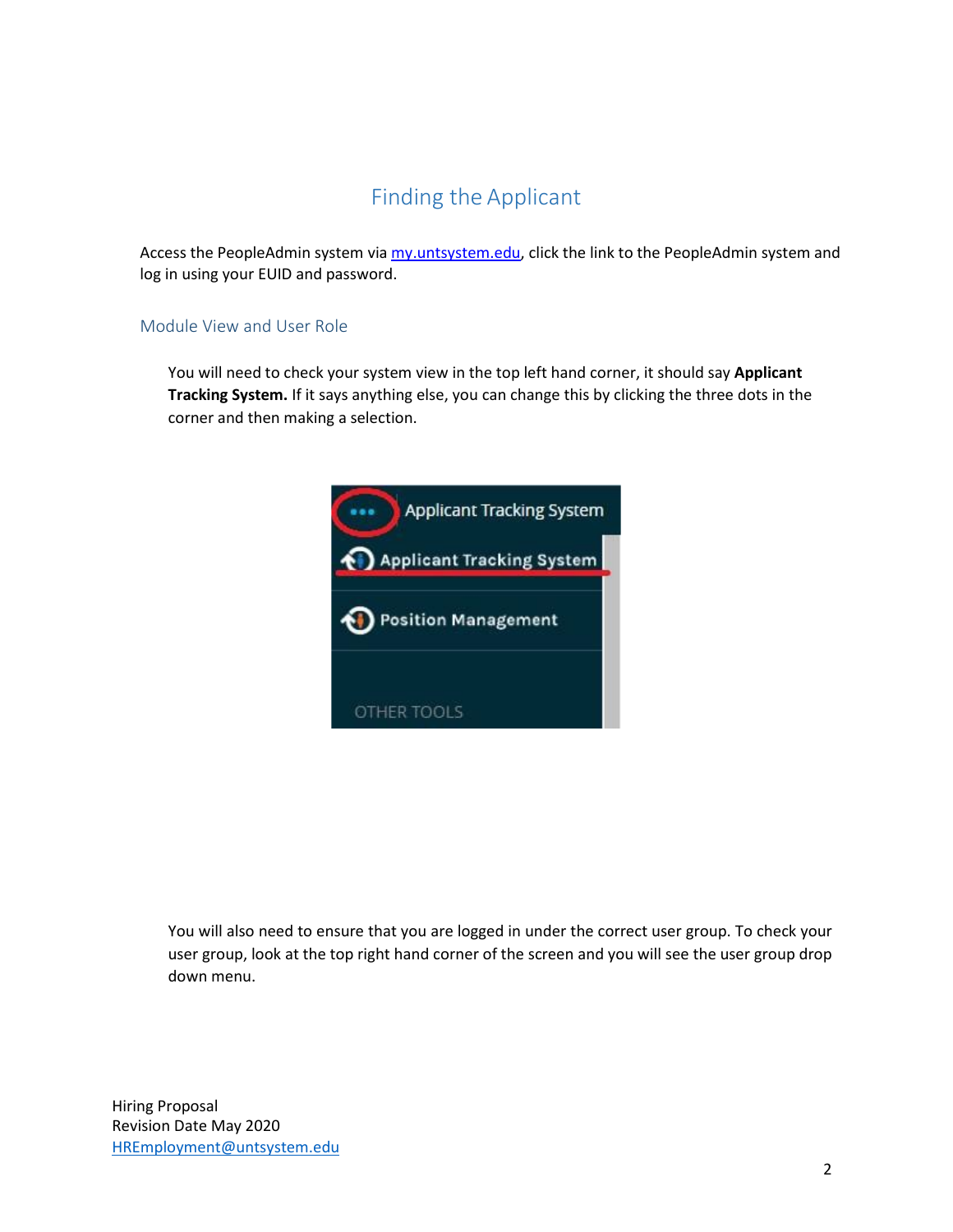| User Group:      |  |
|------------------|--|
| <b>Initiator</b> |  |

Only the following User Roles (User Groups) are able to start a hiring proposal.

- a. Initiator
- b. Supervisor

### Finding the position and reviewing applicants

Click on the postings link to expand the dropdown menu and select the type of posting that you are working wish to view.



Generally, you will only see those positions that fall under your purview. You will see the position title, posting number, department, number of applicants, workflow state (posted, closed, etc.) and the close date of the job.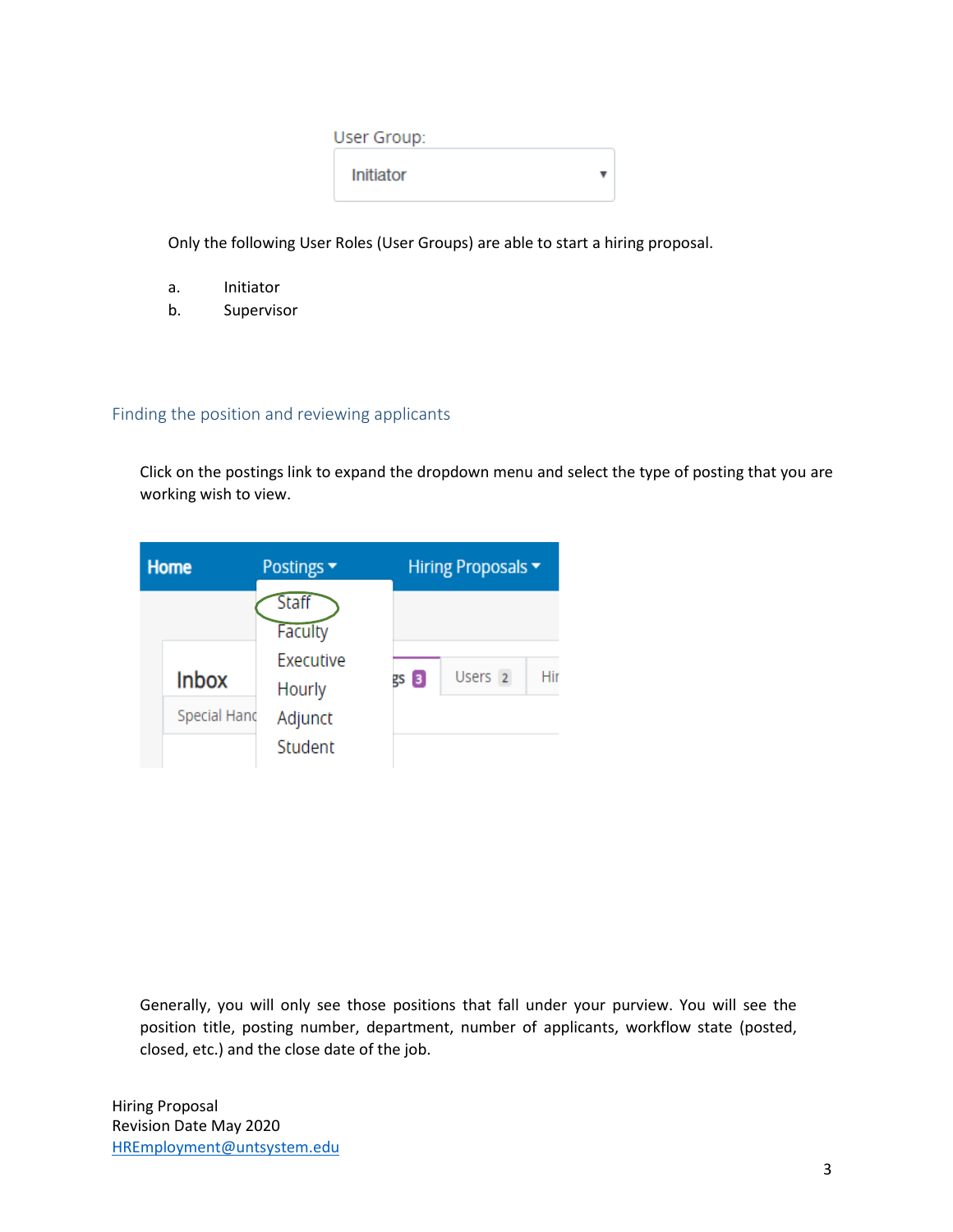|        | <b>Working Title</b>                | <b>Posting Number</b> | Department                              | Active<br><b>Applications</b> | <b>Workflow State</b> |                               |
|--------|-------------------------------------|-----------------------|-----------------------------------------|-------------------------------|-----------------------|-------------------------------|
| $\Box$ | <b>Budget Manager</b>               | <b>F011P</b>          | HSC-1115 Waiver Admin-365100            | 0                             | Posted                | Actions $\sim$                |
|        | <b>Clinical Associate Professor</b> | <b>F006P</b>          | UNT-Mechanical & Energy Engineer-130340 |                               | Posted                | Actions $\sim$                |
| 0      | <b>Extension Assistant</b>          | F004P                 | HSC-1115 Waiver Admin-365100            | 3                             | Posted                | Actions $\sim$                |
|        | <b>Faculty Director</b>             | <b>F007P</b>          | UNT-Provost-Gen-110000                  |                               | Posted                | Actions $\blacktriangleright$ |
|        | <b>Faculty Test 2</b>               | F014P                 | DAL-School of Education-518000          |                               | Posted                | Actions $\sim$                |



Hovering over the actions link at the end of the row and selecting View Applicants takes you directly to the list of applicants to be reviewed.



From the list of applicants, click on the last name of the applicant you wish to review.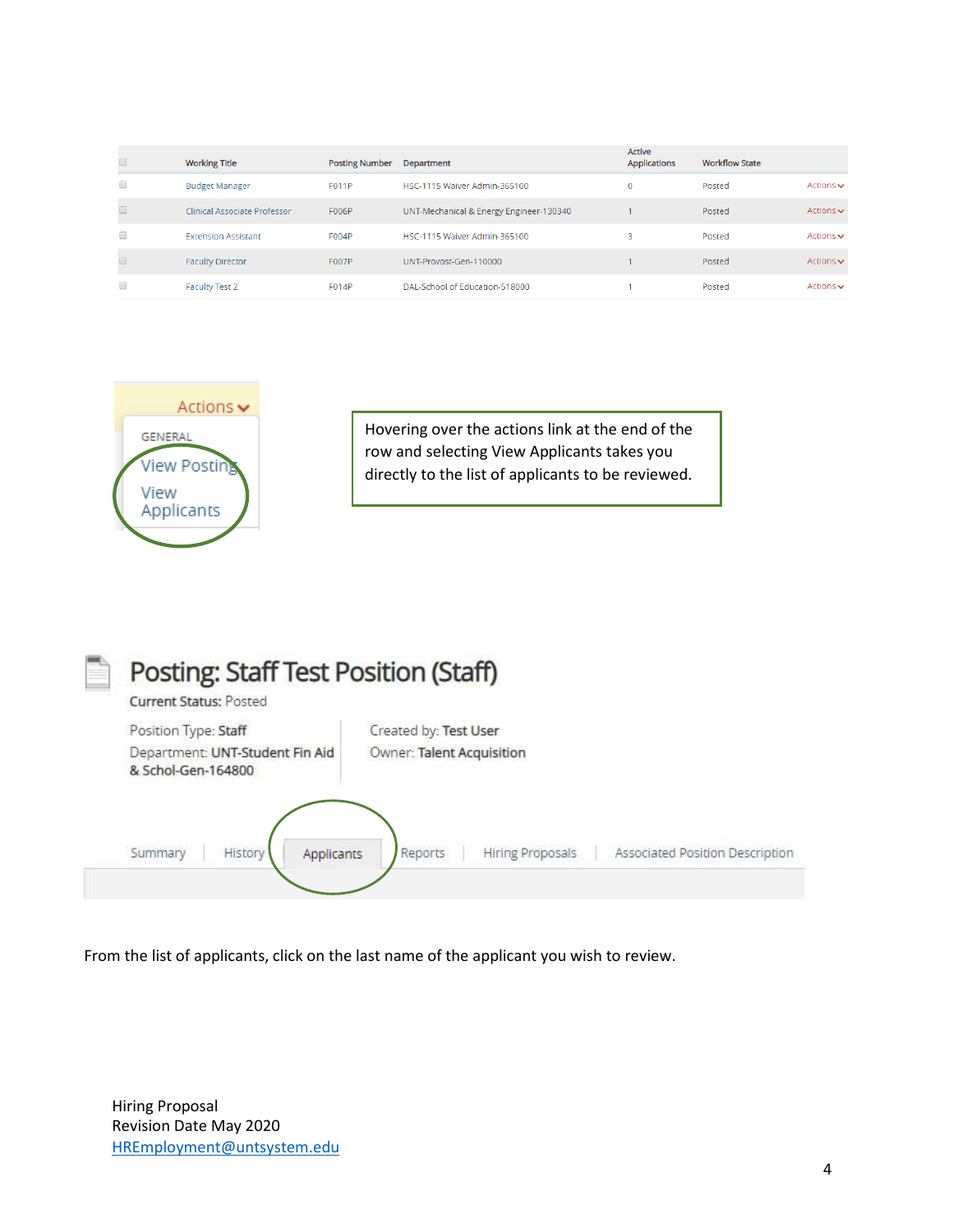

Then in the upper right, click on Start ATS Hiring Proposal.

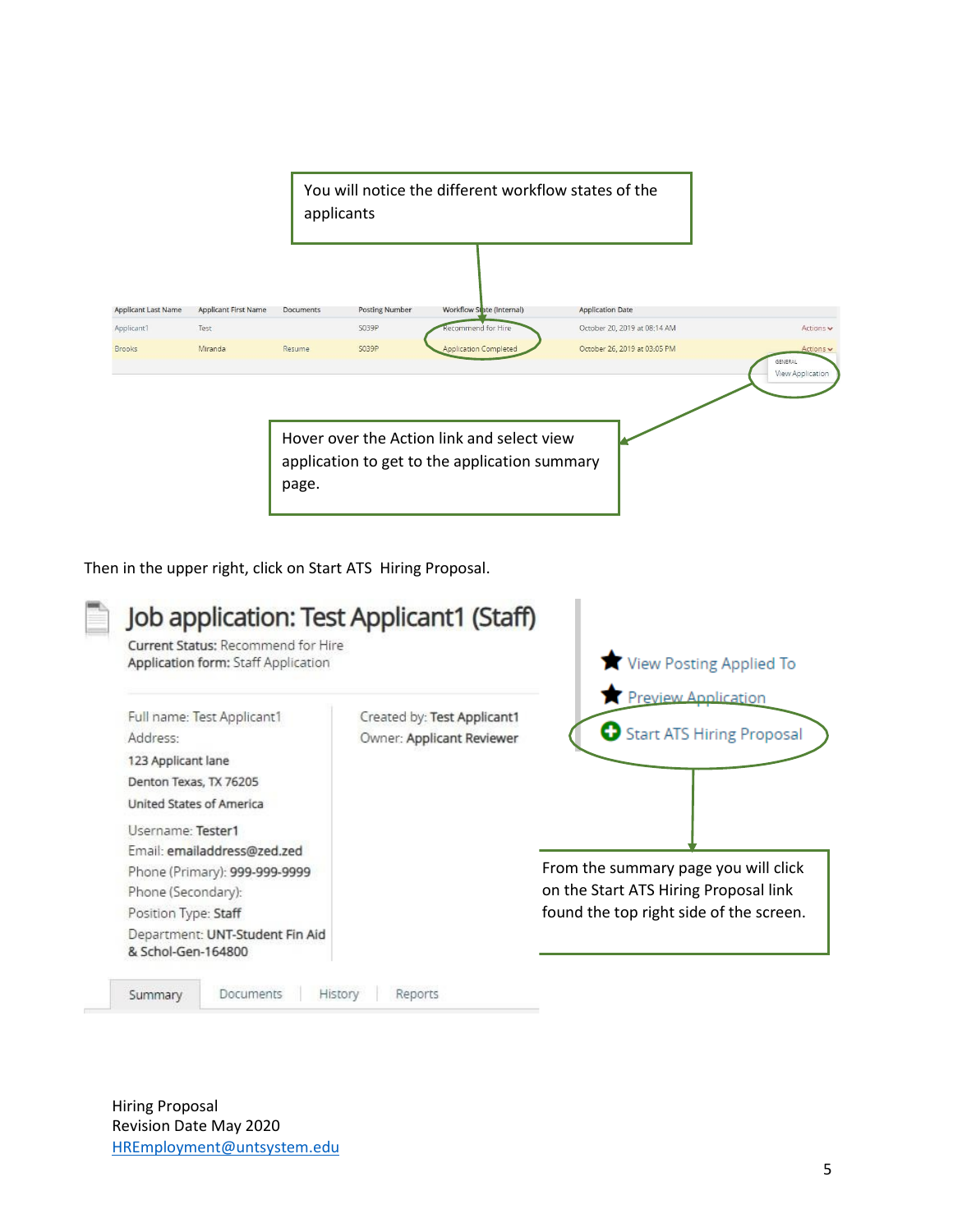

### Hiring Proposal

**Editing Hiring Proposal** 

**Hiring Proposal** 

Hiring Proposal Documents

**Hiring Proposal Summary** 

There are two main components of the hiring proposal. The Proposal itself as well as any documents that will be used to justify salary recommendation.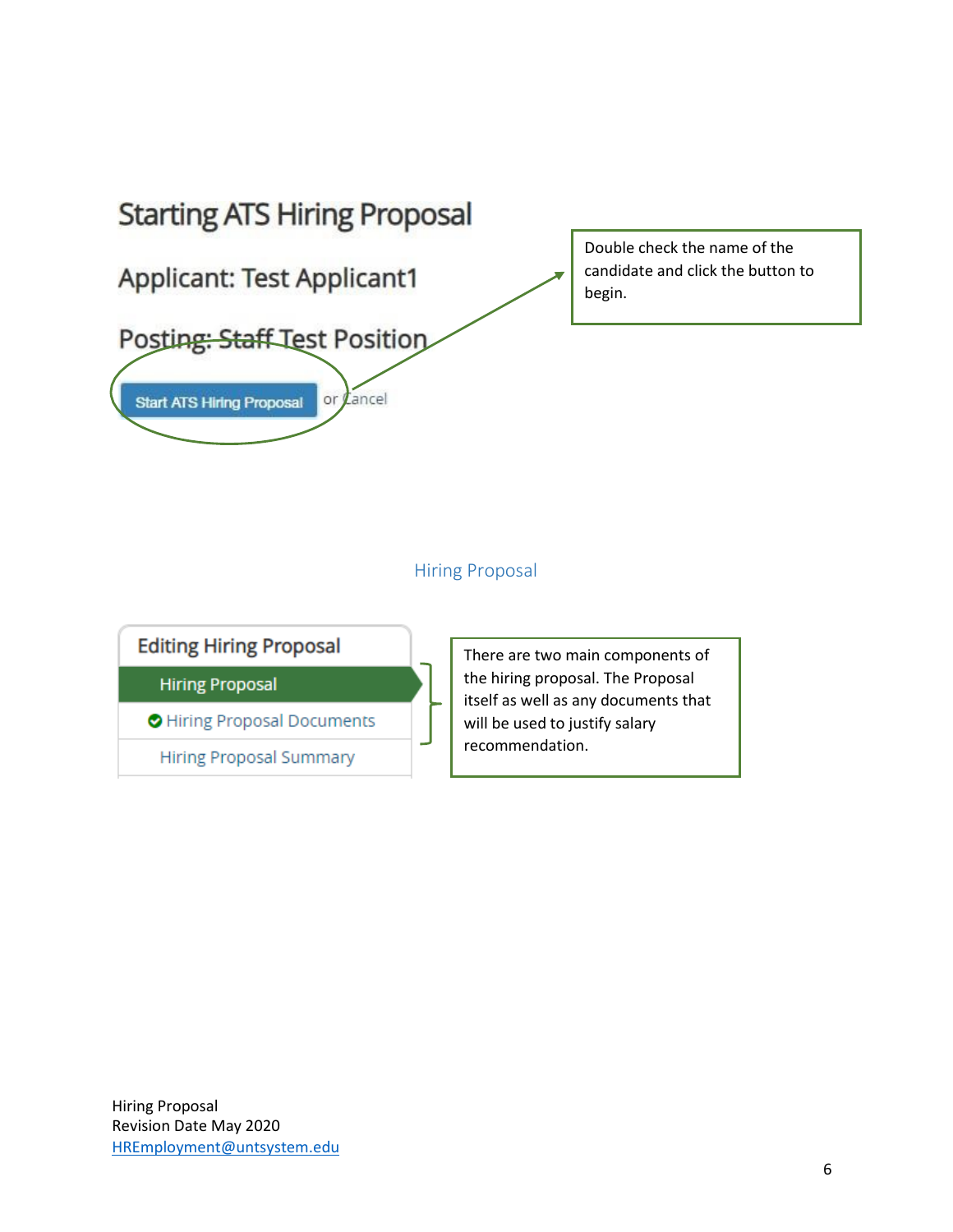# **S** Check spelling<br>\* Required Information

## Applicant Information

| <b>First Name</b>    | Test                     | The first section of the Hiring                                                |
|----------------------|--------------------------|--------------------------------------------------------------------------------|
| Middle Name          | For                      | Proposal displays prepopulated with<br>the applicant's name and contact        |
| Last Name            | Reviewer1                | information from the submitted<br>application.                                 |
| Address 1            | 126 Applicant Lane       |                                                                                |
| Address <sub>2</sub> |                          |                                                                                |
| City                 | Denton                   |                                                                                |
| State                | TX                       |                                                                                |
| Zip                  | 76205                    |                                                                                |
| Country              | United States of America |                                                                                |
| Primary Phone        | 999999999                |                                                                                |
| Secondary Phone      |                          |                                                                                |
| Email                | tester5@gmail.com        | The Employee ID will be entered by                                             |
| <b>Employee ID</b>   |                          | Talent Acquisition and should be left<br>blank. Internal applicant's will have |
|                      |                          | theirs auto populated.                                                         |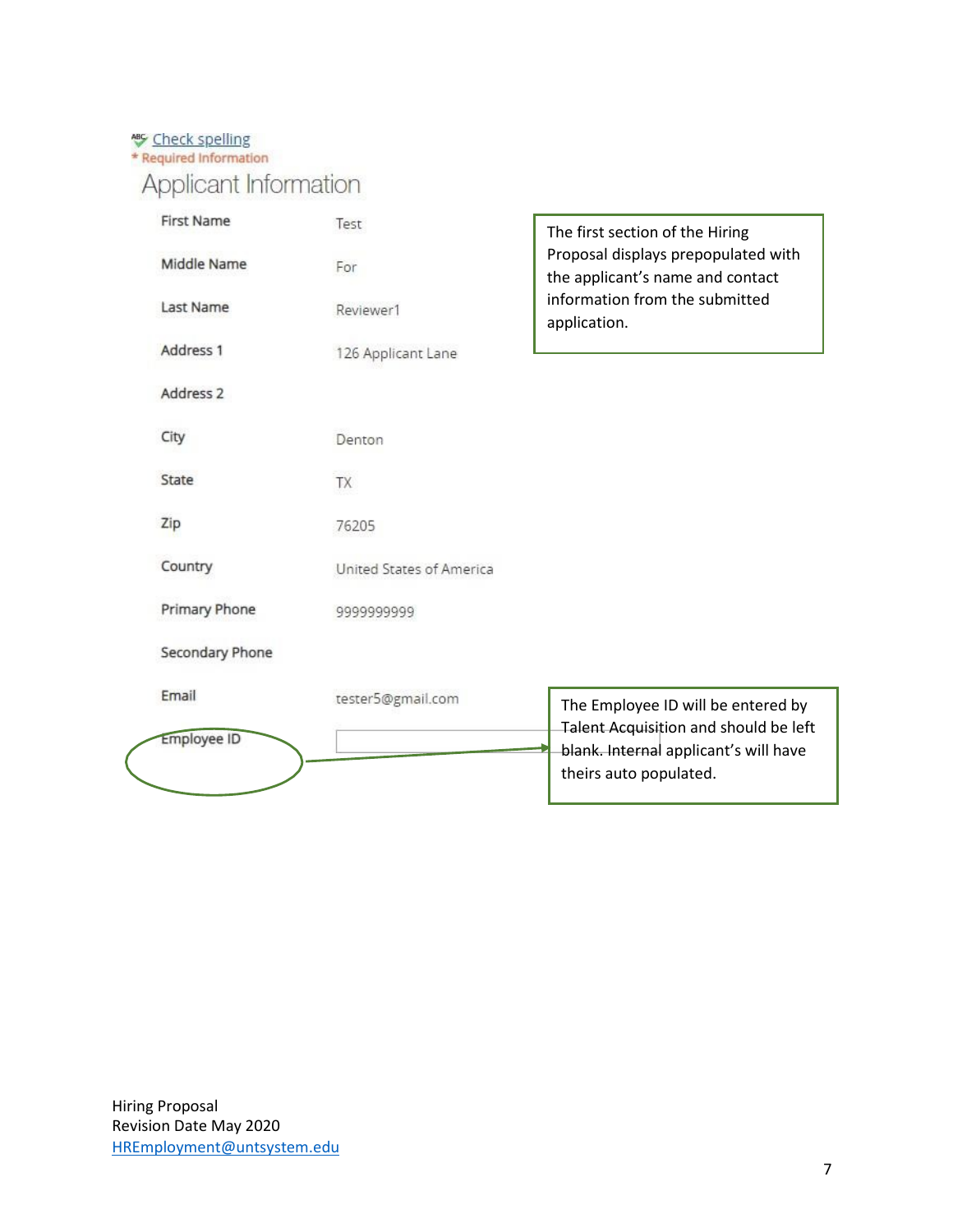## Position Information

|  | <b>Classification Title</b> | Academic Advisor                                                                               |                                                                                                 |  |  |
|--|-----------------------------|------------------------------------------------------------------------------------------------|-------------------------------------------------------------------------------------------------|--|--|
|  | <b>Working Title</b>        | Academic Advisor<br>00001522<br>UNT-40110                                                      |                                                                                                 |  |  |
|  | <b>Position Number</b>      |                                                                                                |                                                                                                 |  |  |
|  | Job Code                    |                                                                                                |                                                                                                 |  |  |
|  | Department                  | UNT-Education-Student Advising-132200                                                          |                                                                                                 |  |  |
|  | Job Location                |                                                                                                | The budgeted salary will be imported from EIS.<br>Any offer made above the budgeted salary will |  |  |
|  | <b>Posting Number</b>       | S054P                                                                                          | require an ePAR and the hiring proposal will<br>be halted until the ePAR has been approved.     |  |  |
|  | <b>Budgeted Salary</b>      |                                                                                                |                                                                                                 |  |  |
|  | ePar ID                     | If the offer is above the original budgeted amount, enter the<br>approved ePAR ID number here. |                                                                                                 |  |  |
|  | Min Salary                  | \$38,200                                                                                       |                                                                                                 |  |  |
|  | Mid Salary                  | \$47,700                                                                                       |                                                                                                 |  |  |
|  | Max Salary                  | \$57,200                                                                                       |                                                                                                 |  |  |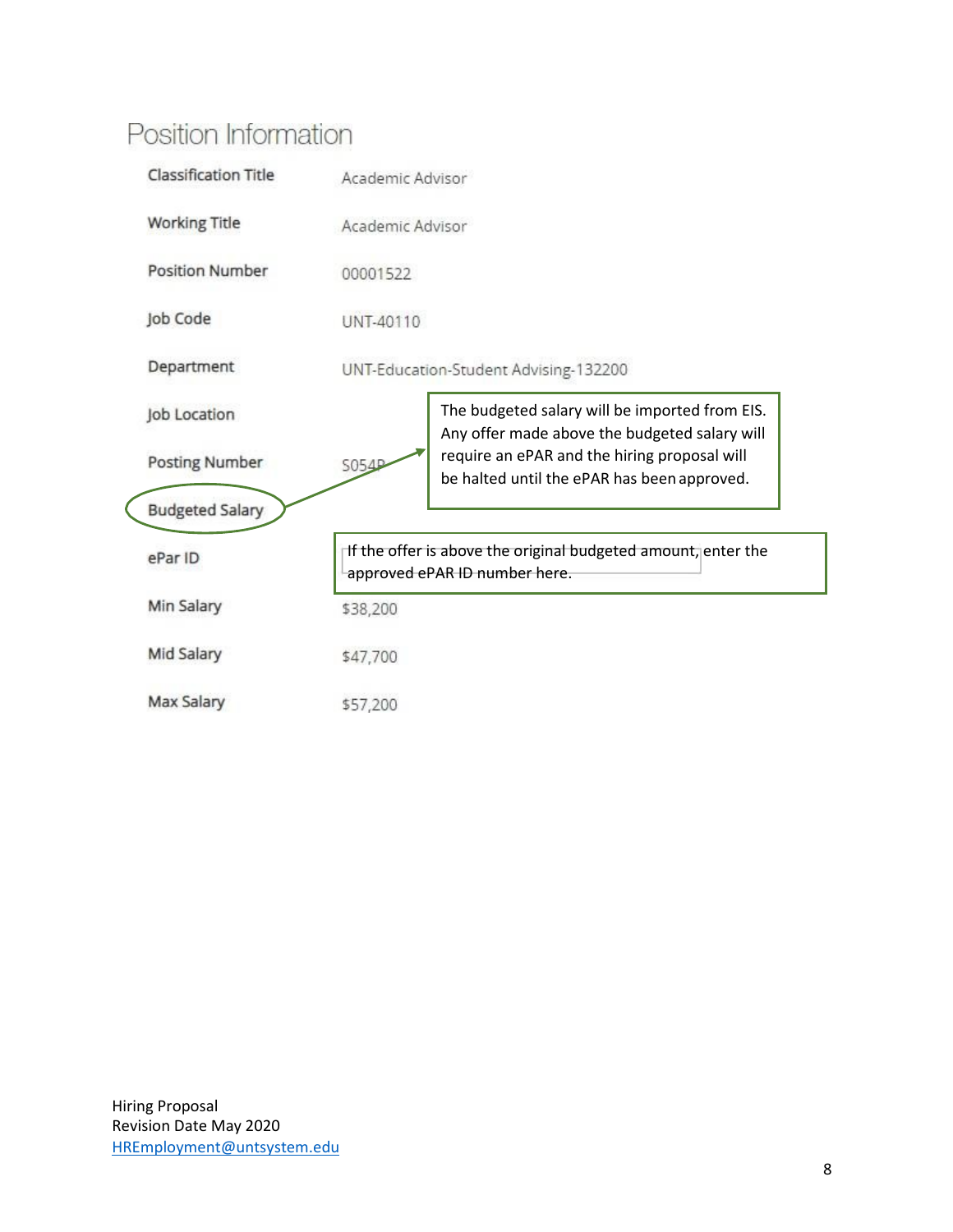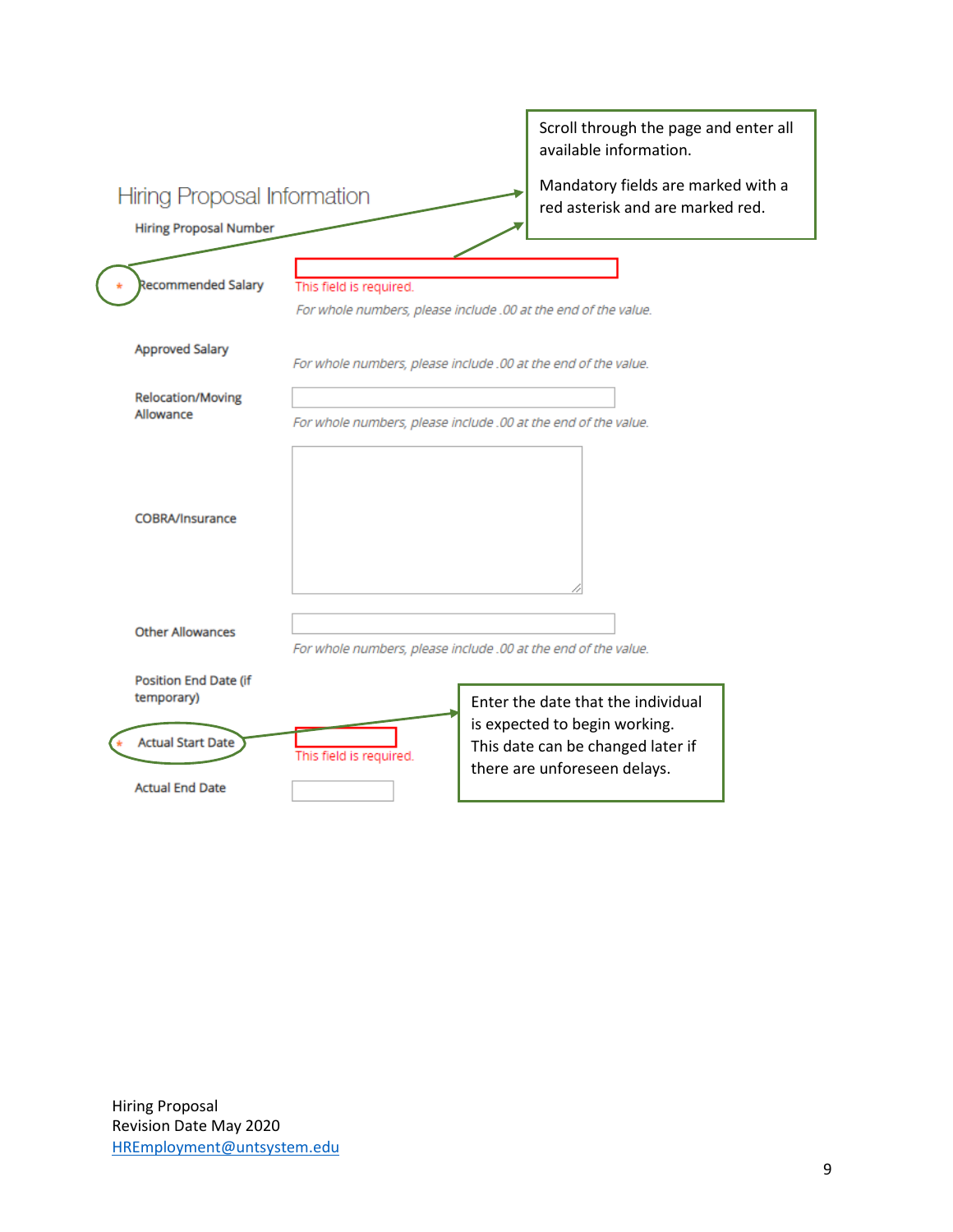### Hiring Proposal Documents

This optional page allows you to attach any interview notes, references or other supporting documents for this new hire.

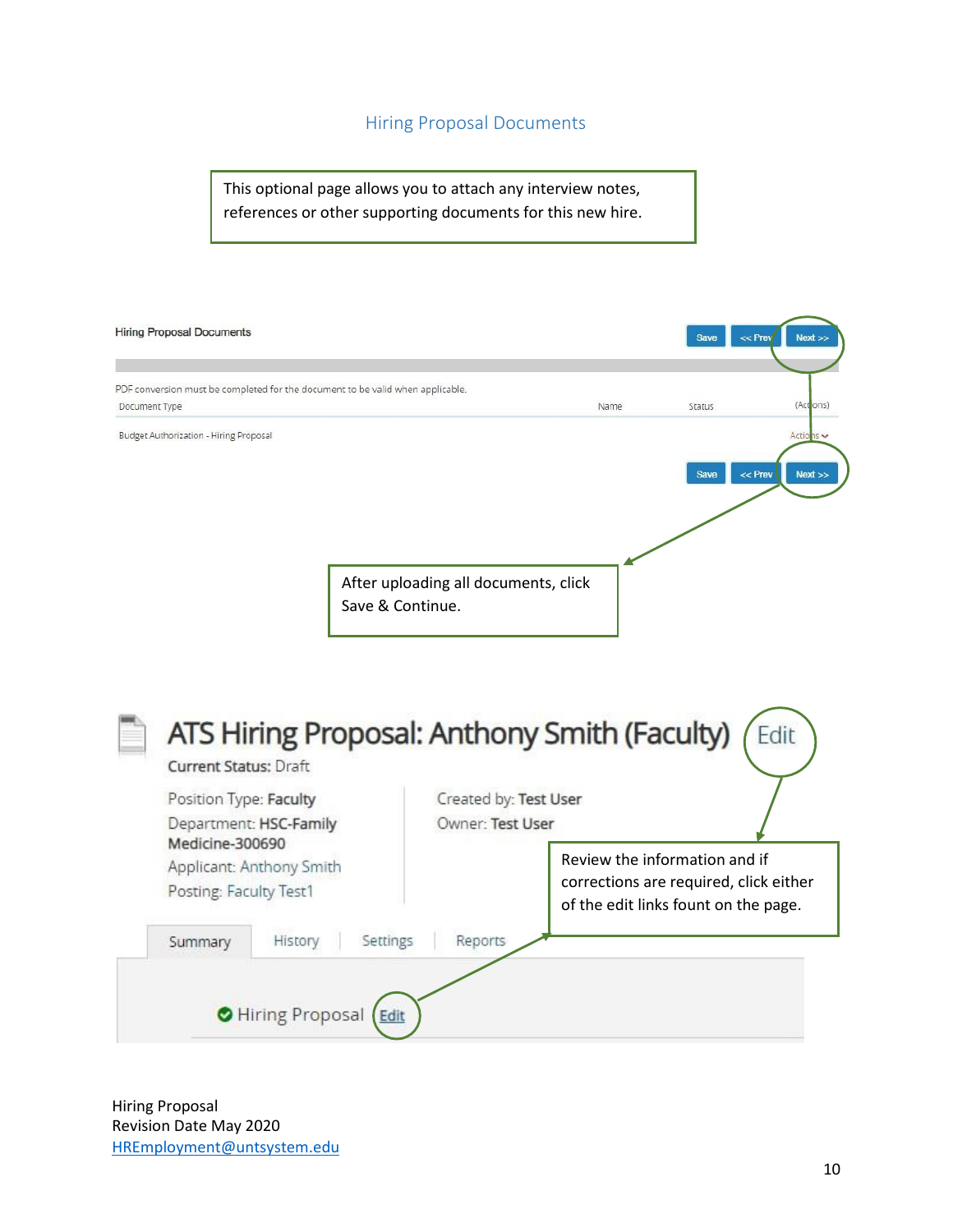### Approvals